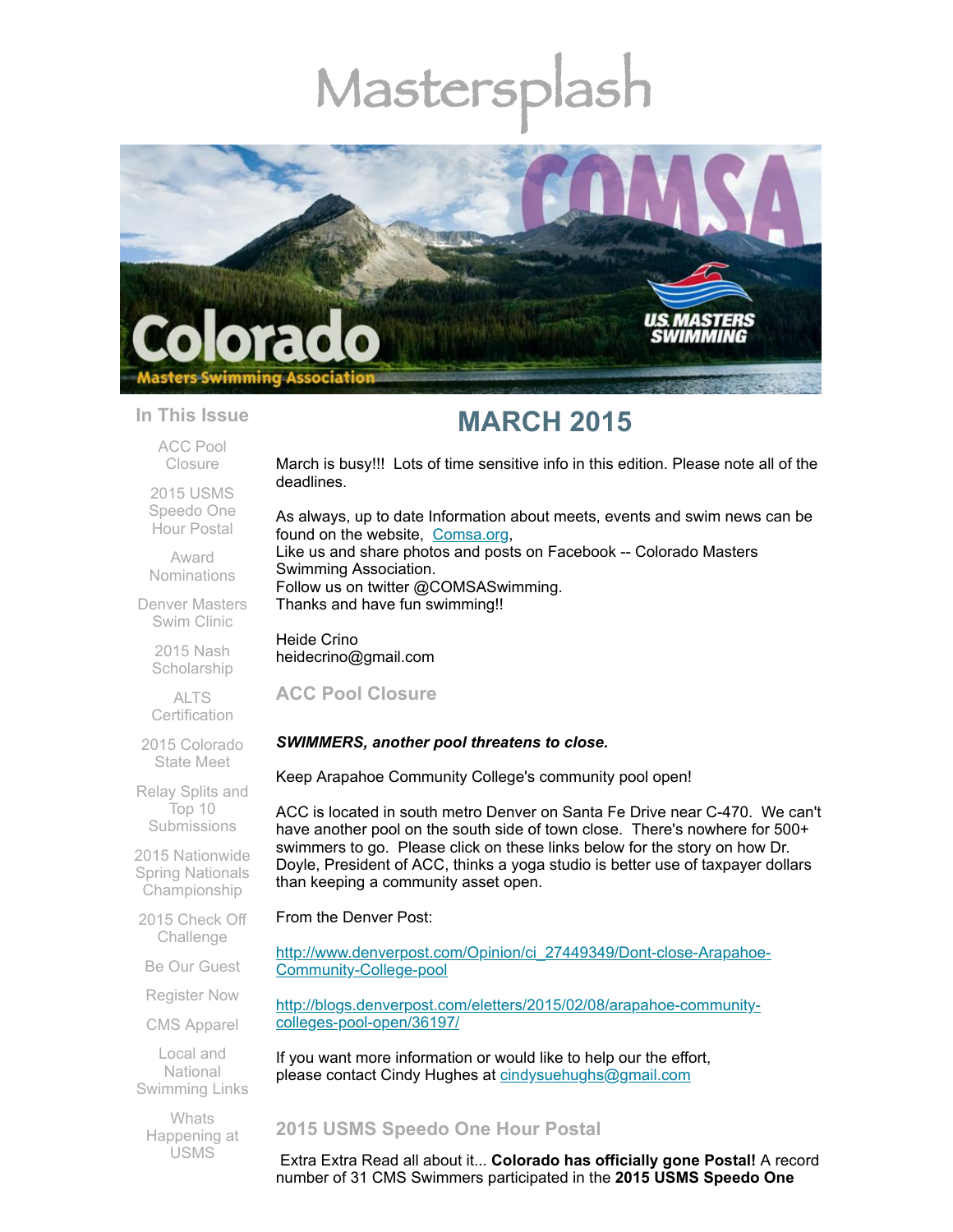#### **Quick Links**

**Hour Postal**

[Register](http://comsa.org/joining/index.html) Now

Clubs and [Workout](http://comsa.org/clubs/index.html) Groups

More [About](http://comsa.org/) Us

UPCOMING **FVENTS** 

**March 7&8** Denver Masters Swim Clinic contact Andrew [LeVasseur](mailto:swimmin4fun@msn.com)

**March 14, 2015 Denver** Masters SCY Intra Squad **Swimming** Meet **Denver University** [meet info and](https://www.clubassistant.com/club/meet_information.cfm?c=1279&smid=6365) registration

**March 27-29, 2015** Colorado Masters State Meet VMAC Thornton, CO meet info and [registration](https://www.clubassistant.com/club/meet_information.cfm?c=1279&smid=6143)

**April 23-26, 2015** 2015 **Nationwide** U.S. Masters **Swimming** Spring **National** Championship San Antonio, TX [meet](http://www.usms.org/content/scnats15meetinfo) info

Sara Holman Mary Holman 28 Sonja Wieck 35 Jessica Vitcenda 37 Fontaine O'Connell 40 Erin Stack 42 Rebecca Friedlander 48 Heather Hagadorn 49 Ellie Najjar 53 Nicole Vanderpoel 50 Debra Butler 51 Jeanne Jones 50 Andrea Meyer 51 Laura Dickinson 54 Mary Morrison 55 Polly Lestikow 61 Karen Zentgraf 73 John Batchelder 33 Matt Jenkins 35 Michael Foster 38 Eric Hatch 40 Michael Maguire 41 Greg Grotke 46 Eduardo Cruz 45

**May 16, 2015**



**National Championships!** Congratulations to the following swimmers and thank you for challenging yourselves to the first Postal in a series of 5 Annual USMS Postal Championships! Please e-mail nicolevanderpoel@msn.com if you would like your very own "Colorado Goes Postal" Cap. Now that we have officially shown the rest of the Country that we can go Postal, let's not stop with just one stellar performance. There are still 4 Postals left in the USMS National Postal Series. Don't forget, if you complete all 5 Postals, you receive a really cool National Postal Series Patch!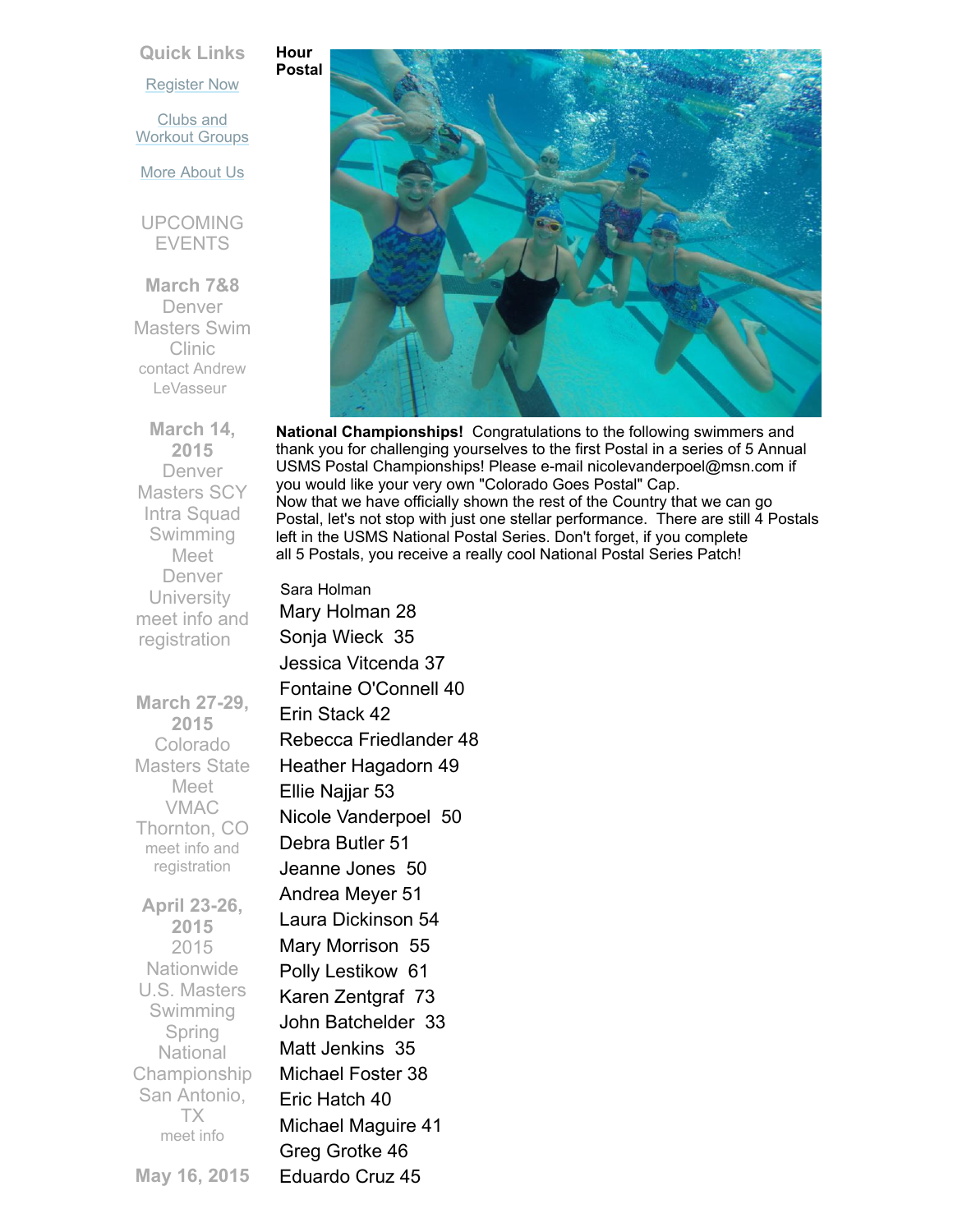"Be Our Guest" hosted by DU 9:15 am-11:15 am

ONGOING EVENTS

COMSA **Registration** [registration](http://www.comsa.org/joining/index.html) link

2015 Check Off Chllenge info and [registration](http://www.usms.org/fitness/content/checkoff)

More [Information](http://www.comsa.org/)

**The next 2 Postals are the 5K and 10K Long Course National Postal Championships** and can be swum between May 15th and September 15th. We don't have our official dates yet, but COMSA will sponsor 2 separate dates on which you can swim both outside at Lowry Pool this summer. Stay tuned and check on the COMSA Website for dates and information.

**We are calling upon YOU** Colorado Master's Coaches to challenge your swimmers to participate in the Postals! You could actually attend the COMSA sponsored Postals with your swimmers or provide your swimmers the opportunity to participate at your home pool! It doesn't matter where you do the Postal, JUST DO THEM!!

Thank you COMSA for your continued support in sponsoring all of the USMS National Postal Championships and to all participants who swim in them.

# [Contact](mailto:heidecrino@gmail.com?)

Nicole Vanderpoel Long Distance Pool Chair

Frank Sullivan 52 John Castanha 55 Eric Boysen 57 Hugh Duffy 59

Jeffrey Morrison 60 Kenneth Mahrer 66 Steve McDanal 71

## <span id="page-2-0"></span>**Lou Parker Coach of the Year and Jack Buchannan Service Award Nominations Due March 6**

Award nominations are now being accepted.

**The Lou Parker Coach of the Year Award** was created in1986 to recognize outstanding coaching. Please nominate your coach if you feel they contribute to their team with respect to camaraderie, technical advice , motivation and support of team members.

**The Jack Buchannan Service Award** selection is based on contribution to Masters Swimming and COMSA. **Award deadline March 6, 2015**

Please submit [nomination](http://www.comsa.org/forms/2015Award%20Nomination%20Form.pdf) form to Brian Hoyt bkhoyt [@gmail.com](mailto:bkhoyt@gmail.com)

<span id="page-2-1"></span>**Denver Masters Swim Clinics March 7 & 8, 2015**

#### **March 7, 2015 (Breaststroke) March 8, 2015 (Starts)**

Denver Masters Swim Clinics will include video analysis of your swimming and personal feedback on your technique by James Hansen, Denver Masters Associate Coach, and Visiting Clinician. Time: 3:00-5:00pm Cost is: \$40.00 for anyone; \$35.00 for registered COMSA or Denver Masters Swimmers

Contact Coach Andrew [LeVasseur](mailto:swimmin4fun@msn.com) to reserve your spot today!

<span id="page-2-2"></span>**2015 Nash Scholarship Due March 15**

The Nash Scholarship is partially funded by the annual "Nash Splash" Masters swim meet. It is held in honor of Kevin B. Nash. He and Richard Hess organized the Bee Gees Masters swim team. The Bee Gees wear a yellow and black polka-dotted swim suits proudly at master's meet around the nation. Kevin picked this eye popping suit so we would all be noticed. Kevin loved life and part of his life was to swim. He made workouts and meets very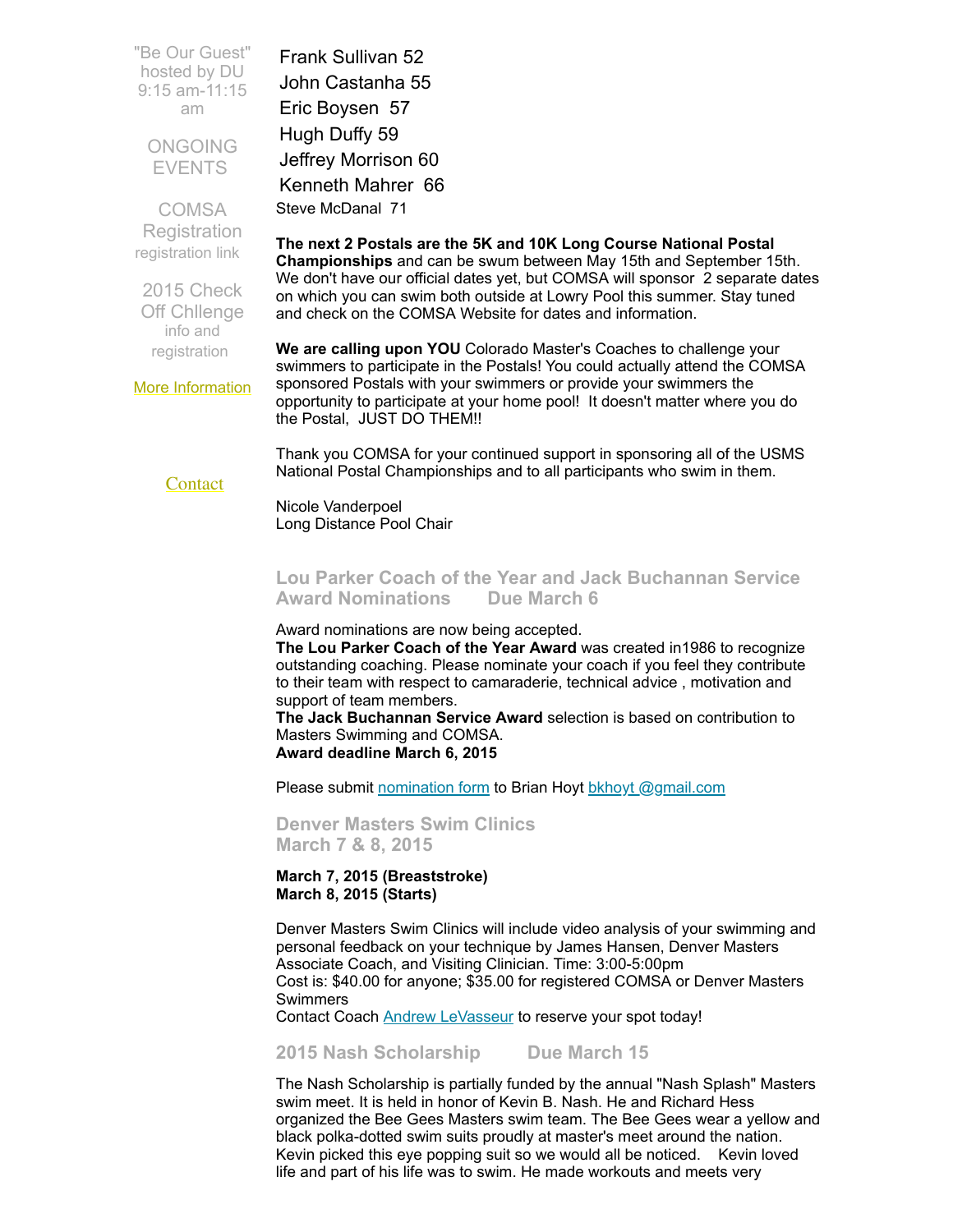enjoyable. He passed away in 2007 a week after swimming a very successful Colorado State Short Course Championship meet. Those of us who knew him miss him very much.

This year's funding for the "Nash Scholarship" would not be possible without the generous donation from Marcie, Kevin's wife. The 2015 Nash Scholarship will **accept application until March 15, 2015.** Please send all forms to [swimwithfishes@earthlink.net](mailto:swimwithfishes@earthlink.net) in a MS-Word document 2007 format or early version of Word. Please put in the subject line, "2015 Nash Scholarship Application" 2015 Nash [Scholarship](https://files.ctctcdn.com/97cb2c13201/af38cae6-57f0-40e5-adef-021cb1b4827a.pdf) pdf

#### <span id="page-3-0"></span>**ATLS Certification Course March 17, 2015**

The USMS Education [Department](https://www.usms.org/content/alts_cert) has developed an adult learn to swim (ALTS) instructor certification program. The curriculum is based on teaching methods practiced by the leading authorities of adult learn to swim programs nationwide. The most innovative and effective training



methods are taught to insure the certified instructors have the tools necessary to successfully teach an adult to swim, at a minimum, one length of a 25 yard pool and become safer in the water.

**Who should attend?** Anyone interested in teaching adults how to swim. Aquatic facilities that want to offer an adult learn-to-swim program. **ALTS Instructor [Certification](https://www.usms.org/content/alts_cert_faq) FAQ** 

**ALTS Prerequisites:** You must be a current USMS member to participate in the course and receive USMS ALTS Instructor certification. You must be able to perform the following 5 water competency skills:

- Step or jump into the water over your head.
- Return to the surface and float or tread water for one minute.
- Turn around in a full circle and find an exit.
- Swim 25 yards to the exit.
- Exit from the water. If in a pool, you must be able to exit without the use of a ladder.

**Fees:** The cost for certification is \$300 per instructor and includes both classroom and pool instruction and all course materials.

**Scholarships:** COMSA is offering a \$100 scholarship to the first 10 COMSA members who sign up for this class. The scholarship will be reimbursed upon completing the course and passing the test and will be sent post event.

**Instructor**: Bill Meier

click to link on instructor bio and [registration](https://www.clubassistant.com/club/clinics/reserve.cfm?c=1758&cid=63527) information

#### **Location of classsroom instruction:**

DoubleTree by Hilton Hotel Denver-Thornton 83 East 120th Avenue, Thornton CO. 80233 map link to [classroom](https://www.google.com/maps/place/DoubleTree+by+Hilton+Hotel+Denver+-+Thornton/@39.91592,-104.987719,17z/data=!3m1!4b1!4m7!1m4!3m3!1s0x876c75cb6158d6e9:0xc45bb8ec234bc049!2sDoubleTree+by+Hilton+Hotel+Denver+-+Thornton!3b1!3m1!1s0x876c75cb6158d6e9:0xc45bb8ec234bc049)

#### **Location of pool instruction:**

Veterans Memorial Aquatics Center 5310 E 136th Ave Thornton, CO 80241 [Map](https://www.google.com/maps/place/Veterans+Memorial+Aquatics+Center/@39.941911,-104.927896,15z/data=!4m2!3m1!1s0x0:0x1bb38c741c5355ec) link to pool

#### **Agenda:**

Tuesday, March 17, 2015 Check-In: 8:30-9:00 am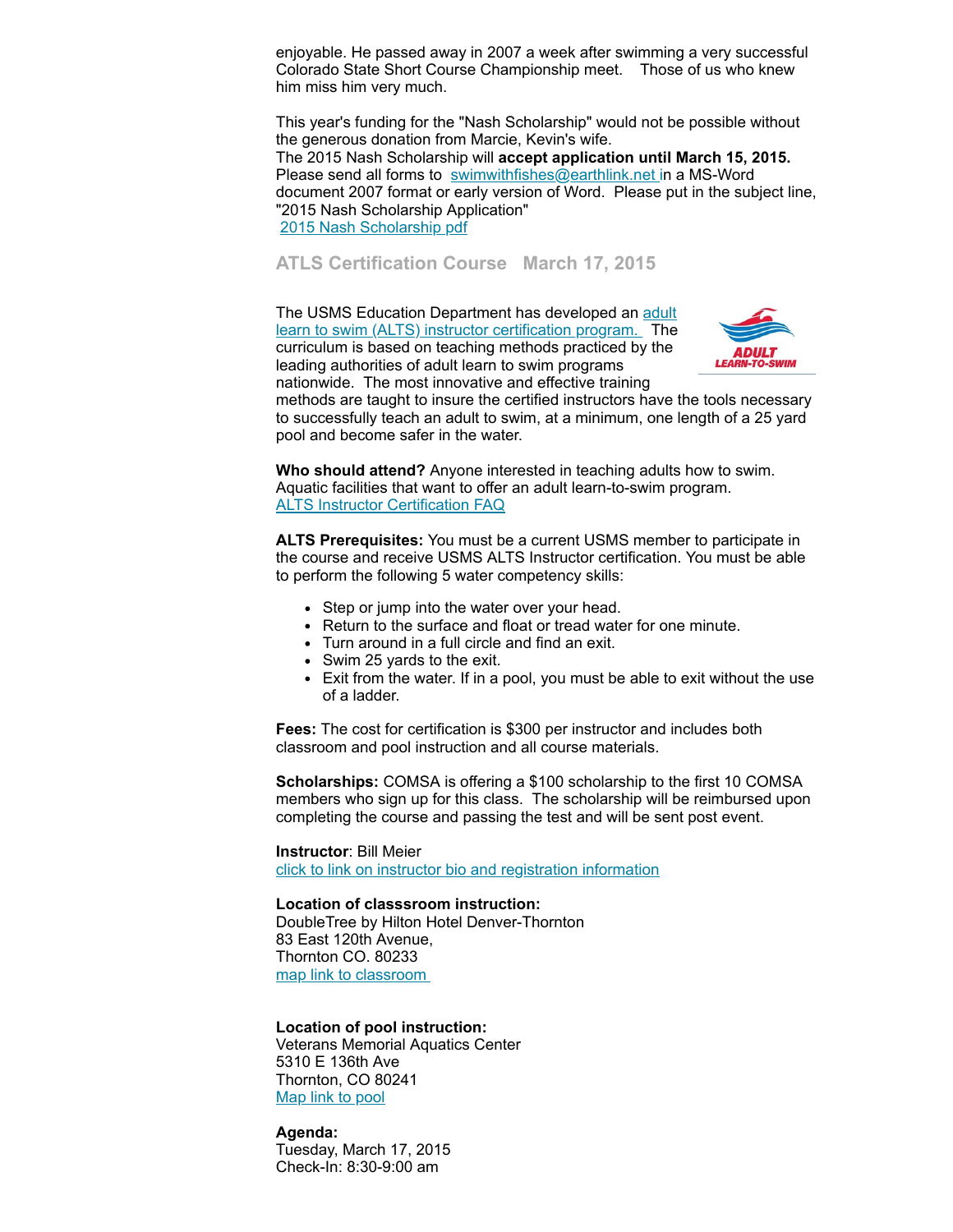Classroom Instruction: 9:00am to 1:00pm Lunch: 1:00-2:00pm \* Pool instruction: 2:00 pm - 3:30 pm \* Lunch will be provided by USMS

**Online Registration:** Online registration only. Registration closes at midnight pacific time on Monday, March 16, 2015 or when the course enrollment reaches 25.

[registration](https://www.clubassistant.com/club/clinics/reserve.cfm?c=1758&cid=63527) information and link

Questions: Contact Marianne Groenings at [mgroenings@usms.org](mailto:mgroenings@usms.org)

<span id="page-4-0"></span>**2015 Colorado State Meet Veterans Memorial Aquatic Center Thornton**, CO **March 27-29, 2015**

 **Paper entries due March 16 Online entries due March 23**

**Meet tee-shirts**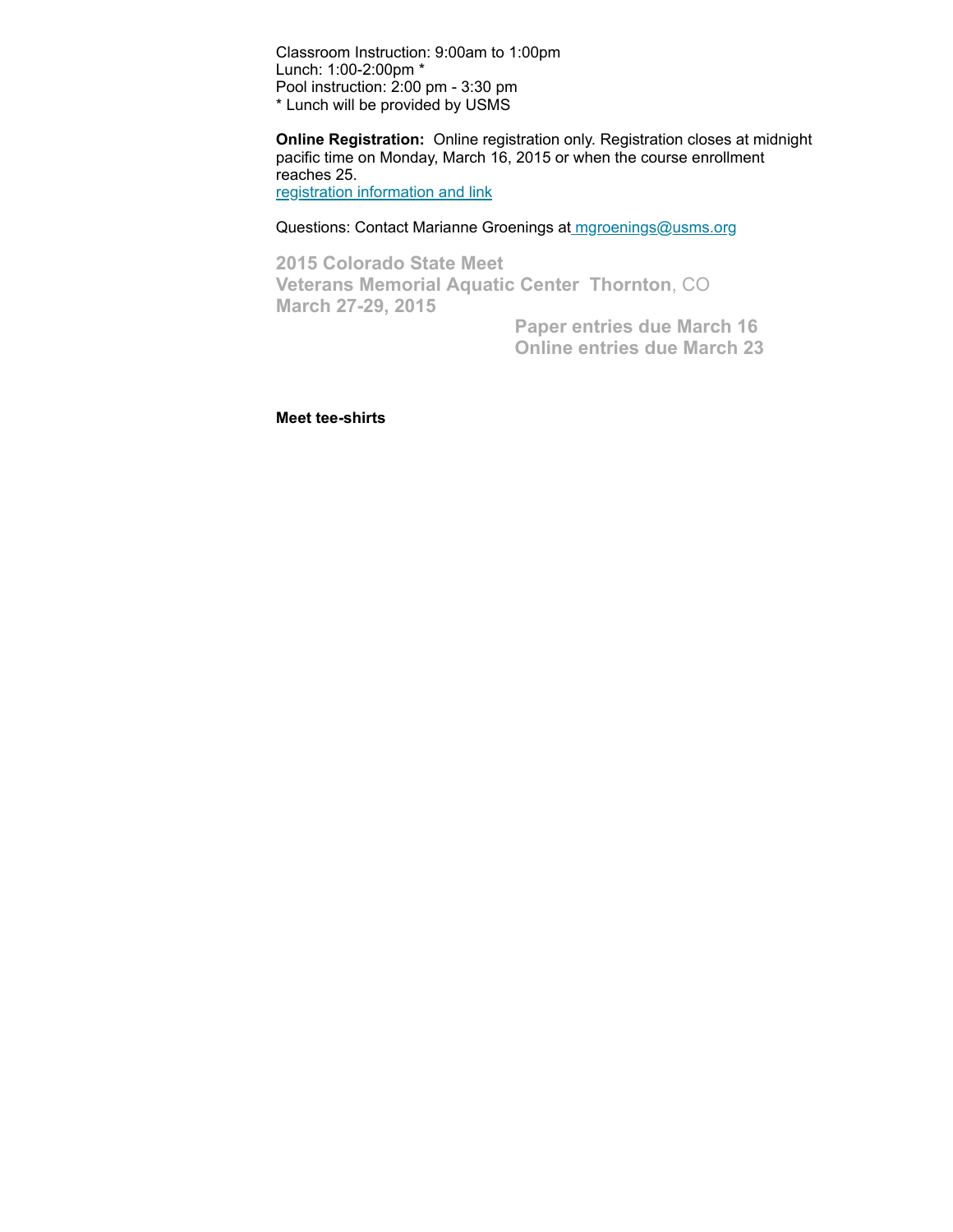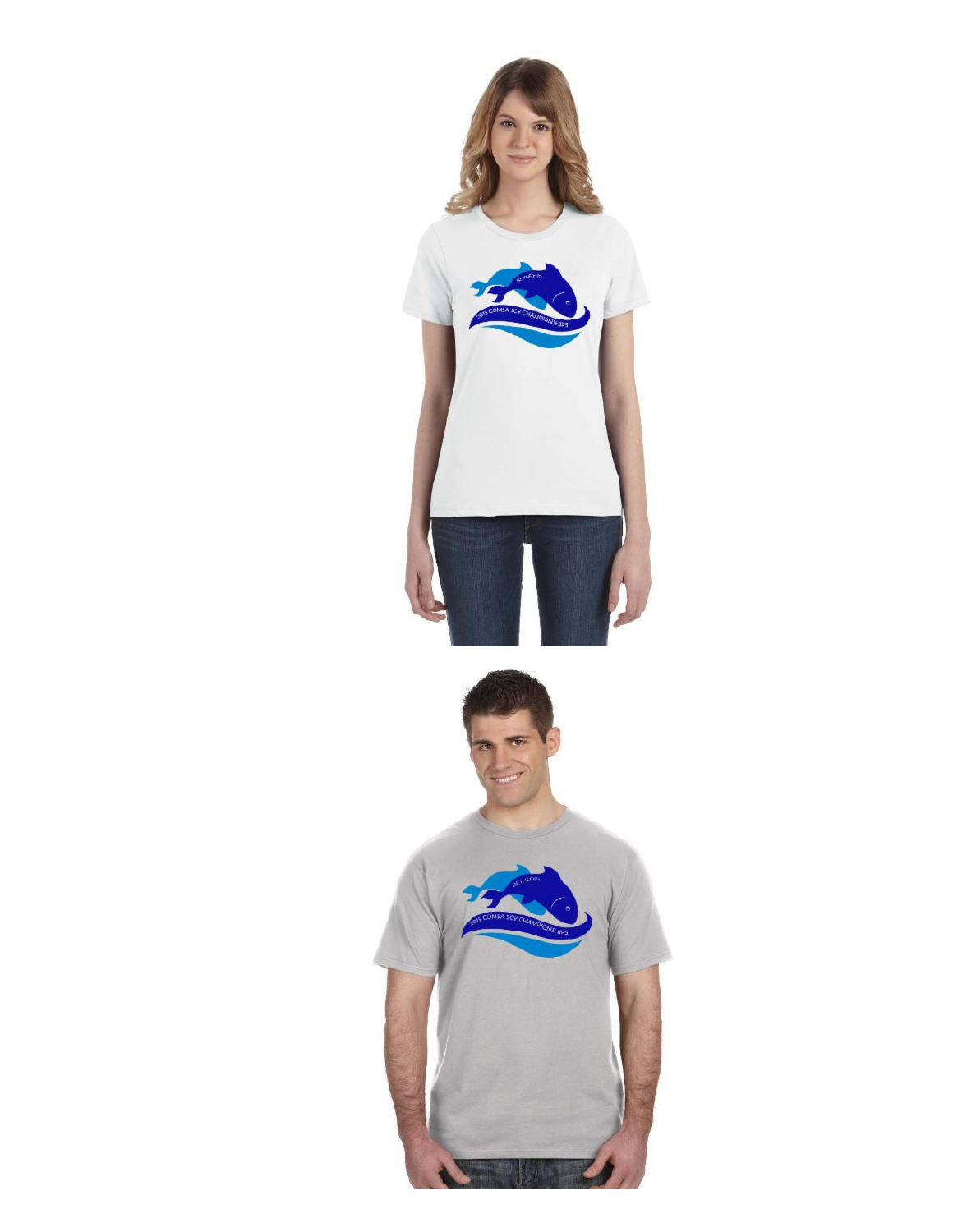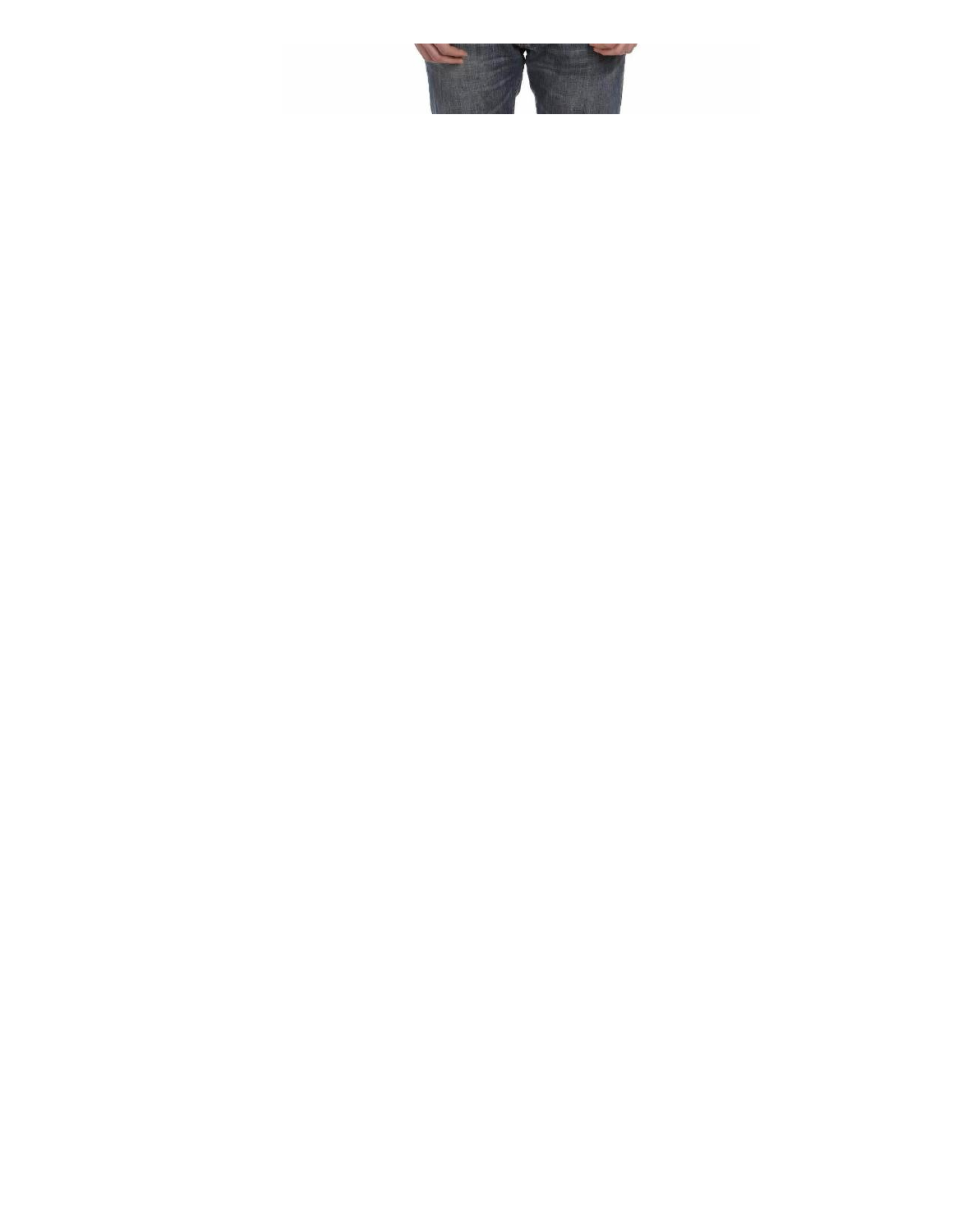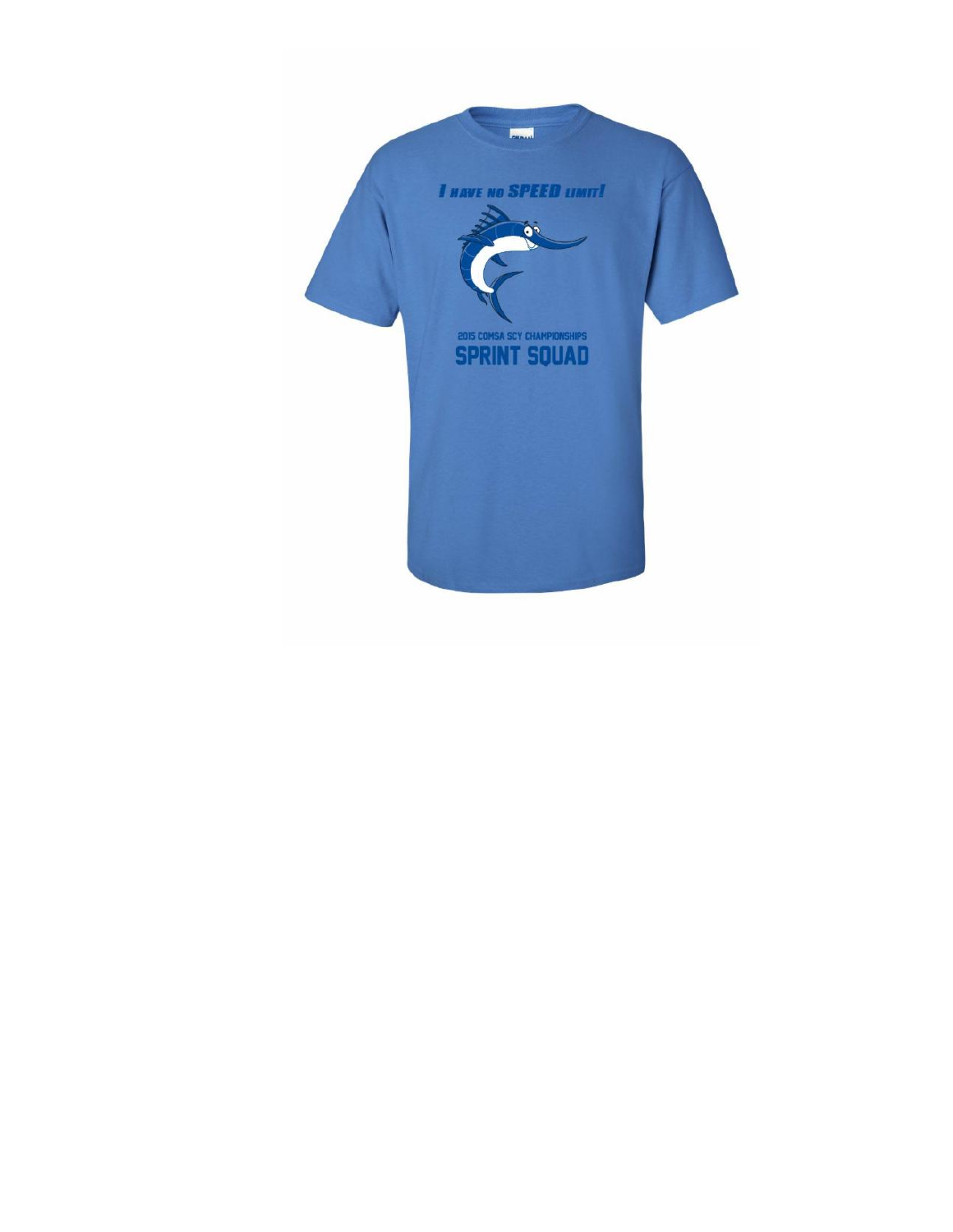

#### **PLEASE JOIN COMSA FOR A SOCIAL SATURDAY AFTERNOON!**

Come mingle with fellow swimmers Saturday after the meet, as COMSA will be hosting a fun social at 3:00. Tickets are just \$10 and include heavy appetizers, beer and soft drinks. Limited to the first 110 people. **Please sign up with your meet registration**

meet info and [registration](https://www.clubassistant.com/club/meet_information.cfm?c=1279&smid=6143)

#### <span id="page-8-0"></span>**Relay Teams, Splits and Top 10 Submissions**

Some important things to remember about the State Swim Meet.

For the purpose of Top Ten and Records, we will be following USMS rules for the COMSA State Meet. So as to prevent any confusion that might result from processing the results, as Top Ten Chairperson, I would like you to be aware of the following rules. (Note if you do not have a rule book, it can be found online on the usms.org website at:

http://www.usms.org/rules/? [utm\\_campaign=top\\_nav&utm\\_medium=for\\_volunteers](http://www.usms.org/rules/?utm_campaign=top_nav&utm_medium=for_volunteers)

#### **There are two rules that I want to bring to your attention**: **102.9 Relay Teams:**

102.9.1 Relay teams shall not compete unattached. In all cases, relay teams must be composed of USMS members of the same club, which is a member of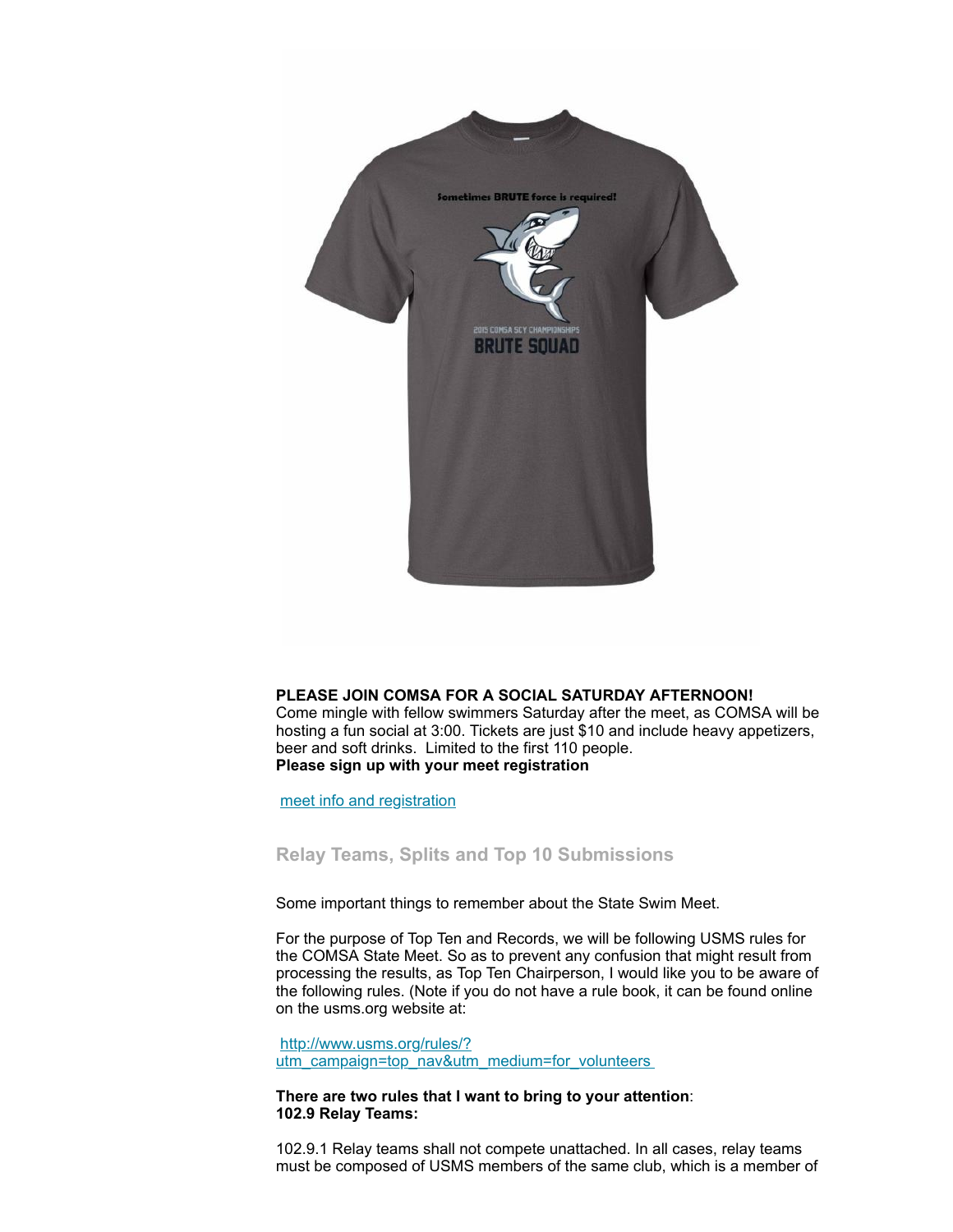#### USMS.

The reason that I am pointing out this exact section, is than in processing Top Ten times from prior meets, I have seen a number of individual swimmers that swim for workout groups that will be competing at the State meet that are not members of the Club under which that workout group exists, and are registered as Unattached. To prevent any issues later when we report on relay times, you need to be aware that all swimmers must be from the same club. As a coach or relay coordinator, you can check this by going to [www.comsa.org](http://www.comsa.org/) , *under Joining and Membership click on Cards, Numbers, and Lists.* If you choose the first option, you can look at clubs and workout groups after first choosing Colorado. If you want check on your own membership and do not have your card available, click on replacement cards and follow the prompts to view a copy of your membership card. If you wish to change your club affiliation from Unattached to a club, contact the registrar at [CORegistrar@usms.org](mailto:CORegistrar@usms.org)

The second rule that I want to review is that for requesting split times to be submitted for Top Ten results. Refer to: **105.2 Top Ten Times**

There are a number of requirements listed, however, the one that is of utmost importance is that all requests for split times to be considered for Top Ten is the one that states that the requests must be IN WRITING. Two different time frames apply here. For lead off splits on relays and all backstroke events, the split request form must be completed in writing and turned in to the Officials PRIOR TO the race itself. For all split times from individual events with the exception of backstroke, the forms must be completed in writing prior to the close of the meet. All forms will then be forwarded to the Top Ten Chairperson for processing. Information on this and the forms will be available at the meet. Split [request](https://files.ctctcdn.com/97cb2c13201/8a904c2b-6afc-4aae-aba3-1a5ada593a50.pdf) form. pdf

Thank you, Marcia Anziano

<span id="page-9-0"></span>**2015 Nationwide Spring National Championship San Antonio, TX April 23-26, 2015 Entries Due March 23**

The 2015 U.S. Masters Swimming Spring National Championship will be held April 23-26 at the Northside ISD Aquatic Complex in San Antonio, Texas. This beautiful facility boasts two 10-lane 25-yard competition courses plus up to 30 warm-up lanes.



Online registration will close at midnight Central Daylight Time on March 23. *Please note this is a week before the Colorado State Meet*.

Andrew LeVasseur will be coordinating relays for CMS. Details to follow regarding what and when to communicate with him about your relay information if you choose to participate in relays.

[meet](http://www.usms.org/content/scnats15meetinfo) info order of [events](http://www.usms.org/comp/meetevents.php?MeetID=20150423SANATSY) National [Qualifying](http://www.usms.org/comp/scnats15/nqt.pdf) Times Travel and Hotel [Details](http://www.usms.org/content/scnats15travelinfo)

<span id="page-9-1"></span>**2015 Check Off Challenge**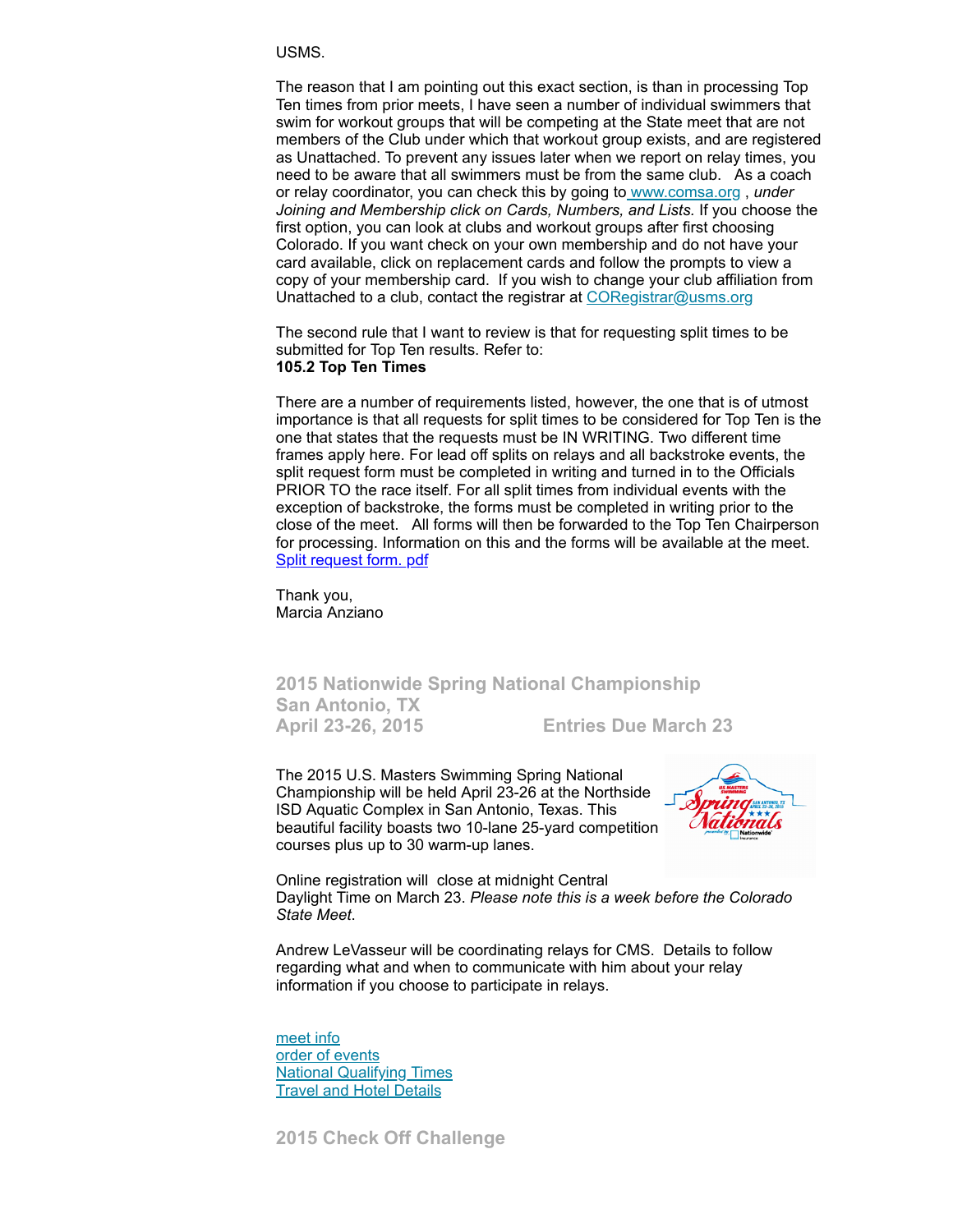

#### <span id="page-10-0"></span>**Be our Guest at DU May 16, 2015**

COMSA "Be our Guest" at DU

When: Saturday, May 16, 2015 Time: 9:25am-11:45am Cost: Free entry to the pool and practice, \$5.00 for breakfast, Santiago's Breakfast Burritos, Fruit, Coffee and Juice. COMSA membership not required, although always recommended.

#### <span id="page-10-1"></span>**Register now for 2015 USMS/COMSA**

Registration in United States Masters Swimming and the Colorado Masters Swimming Association is based upon a calendar year (not from the time you register). Registration fees are \$45 (January 1-December 31). The registration period for each calendar year starts on November 1, with memberships expiring on December 31 of the following year (14 months). Your membership in USMS/COMSA includes:

SWIMMER magazine, the official publication of United States Masters Swimming. Content is directly related to all areas of swimming for adults. The Master Splash newsletter, the official publication of COMSA, announces local swimming related events.

Secondary insurance coverage, which covers all workouts and events where all participants are USMS registered.

Opportunity to participate in local, national and international competitions as